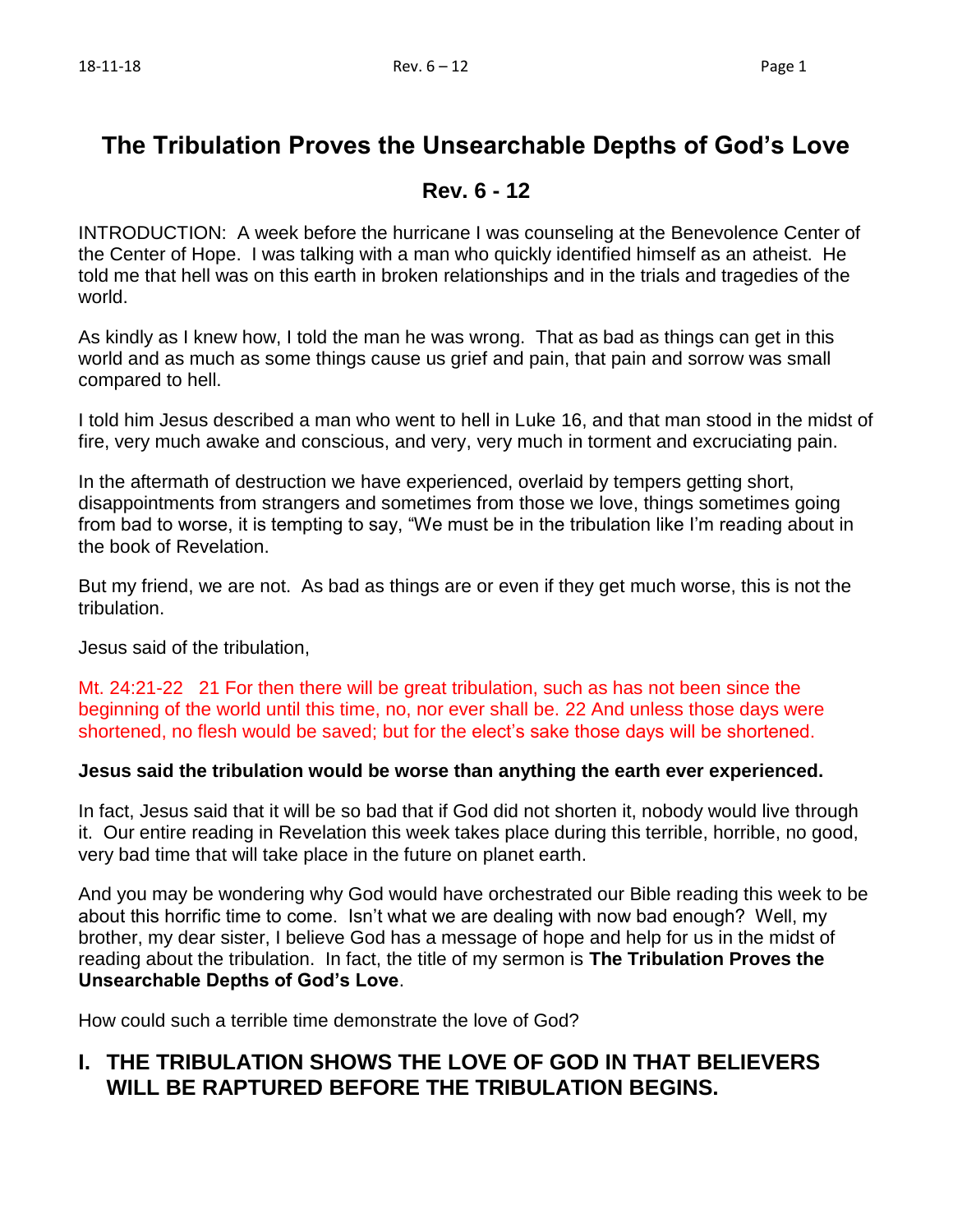Back up to the end of last week's reading in Rev. 6. Even the first part of the tribulation is horrible. War followed by severe famine, followed by the death of one-fourth of the population of the earth. It is so terrible that we read at the end of chapter 6

Rev. 6:15-17 15 And the kings of the earth, the great men, the rich men, the commanders, the mighty men, every slave and every free man, hid themselves in the caves and in the rocks of the mountains, 16 and said to the mountains and rocks, "Fall on us and hide us from the face of Him who sits on the throne and from the wrath of the Lamb! 17 For the great day of His wrath has come, and who is able to stand?"

Even in the beginning of the tribulation, God's wrath has begun to fall upon the earth.

But God promises that His children, those who have trusted Jesus as Savior and Lord, will not experience the wrath of God.

1 Thess. 5:9 For God did not appoint us to wrath, but to obtain salvation through our Lord Jesus Christ,

And to the true believers, Christ promised as we read last week in

Rev. 3:10 Because you have kept My command to persevere, I also will keep you from the hour of trial which shall come upon the whole world, to test those who dwell on the earth.

Dear fellow believer, God loves us. The tribulation is a time when God's wrath is poured upon the earth. It is not for us. God takes us to be with Him before this terrible, terrible time begins.

1 Thess. 4:16-18 16 For the Lord Himself will descend from heaven with a shout, with the voice of an archangel, and with the trumpet of God. And the dead in Christ will rise first. 17 Then we who are alive *and* remain shall be caught up together with them in the clouds to meet the Lord in the air. And thus we shall always be with the Lord. 18 Therefore comfort one another with these words.

So, only the lost enter the tribulation. Yet still God demonstrates His great love during the tribulation.

### **II. THE TRIBULATION SHOWS THE LOVE OF GOD IN THAT GOD OFFERS SALVATION TO THE LOST DURING THE TRIBULATION.**

- **A. God sends two witnesses to preach in front of the Temple in Jerusalem to declare God's Word and prove His power.**
- **B. God saves 144,000 Jews and sends them around the world proclaiming the gospel.**
- **C. God even sends 3 angels, declaring the gospel as they fly around the earth, warning men and women to turn in faith to Jesus Christ.**

**The result of all God does is the salvation of a great multitude, some from every people group of the world.**